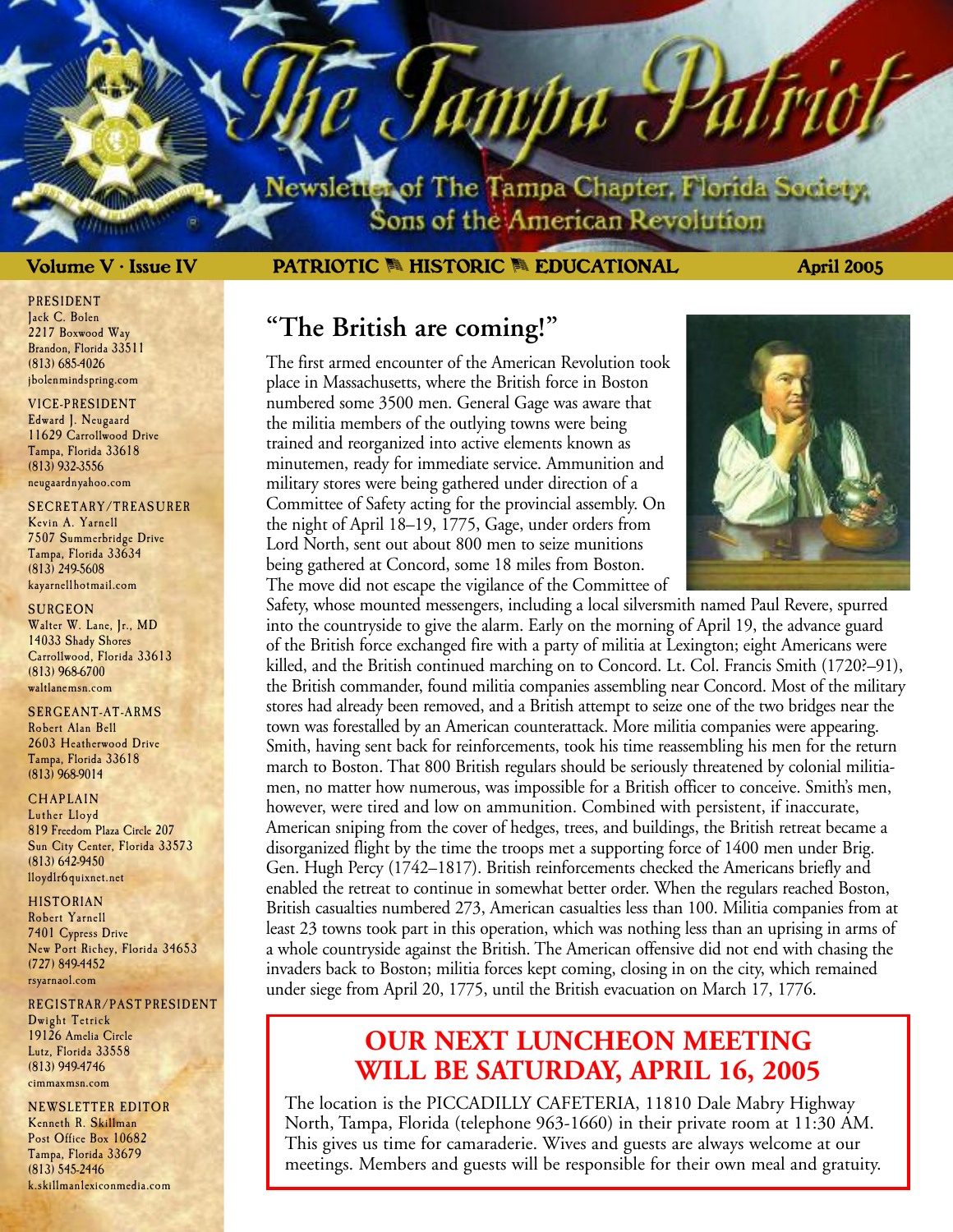# **Minutes of the March 19, 2005 meeting of the Tampa Chapter SAR**

President Bolen called the meeting to order at 12:00. Chaplain Lloyd offered the invocation. John Skillman led the pledge to the flag and the President led the pledge to the SAR.

Members present: Jack Bolen, Rodney Stebbins, Ed Neugaard, John Skillman, Ken Skillman, Marty Miller, Luke Lloyd, Dwight Tetrick, Barry Rich, Walter Lang, Walter Bell, Cy Gamber, and Kevin Yarnell.

Welcome guests: Janette Tetrick, June Bolen, and Charles Sheldon.

The President asked the members and guests to introduce themselves.

The minutes were approved with a correction to the roll as recorded.

President Bolen then asked the secretary for his report. A new copy of the SAR prayer book has been obtained from National. He also reported on the status of the ROTC and JROTC awards.

The treasurer was unable to report an exact balance but assured the members that the chapter was still well in the black. Marty Miller reported that he had completed the audit of the 2004 books and found everything to be in order.

Dwight Tetrick reported on the status of applications approved and in process. Dwight then introduced his wife, Janette, who shared with the members a brief article that discussed "The Last Revolutionary War Veteran".

The Liberty Tree looks like it will be part of the Mayor's beautification program and located in the Al Lopez Park.



*New Sergeant-at-Arms Alan Bell (left) is welcomed by President Jack Bolen at the March 19, 2005 meeting.*

The cost to participate is \$300.00. Luke moved that the program and cost be approved. The motion was seconded and passed without dissent.

The President reported on a combination of a joint event with the St. Petersburg SAR chapter and the wives. He contacted the St. Petersburg chapter President but has not yet gotten a response.

John Skillman noted that the National Society makes awards to the Naval and Air Force Academy but not to the

other academies. He is a West Point graduate and is helping to establish these additional awards.

> Following lunch the president called on John Skillman who suggested the chapter support the research of Dr. Levy who spoke at the February meeting. The treasurer was asked if the chapter good afford a donation. He indicated that the chapter was able to afford this. Some discussion

followed. No motion was made.

The President introduced the secretary reported the results of the chapter's Knight Essay Contest. The secretary serves as the state chairman for the contest. As a result, our contest includes both local entries and some from areas of the state where there is no local SAR chapter. This year the chapter received only a few local entries and all, regrettably, were poorly written. Thus, we submitted as our winner to the state contest the essay "Life is Freedom" written by Yevgenia Agapova of Hollywood, Florida. The Secretary read the essay to the members.

Rod Stebbins was then introduced to speak on the chapter's on-going genealogy project. Rod maintains a genealogy database and gave some details on its size (169,000+ individuals),

*(continued on page 4)*



*Captain Rod Stebbins talked about the search for his own family history and explained the benefits of computer-assisted genealogical research.*

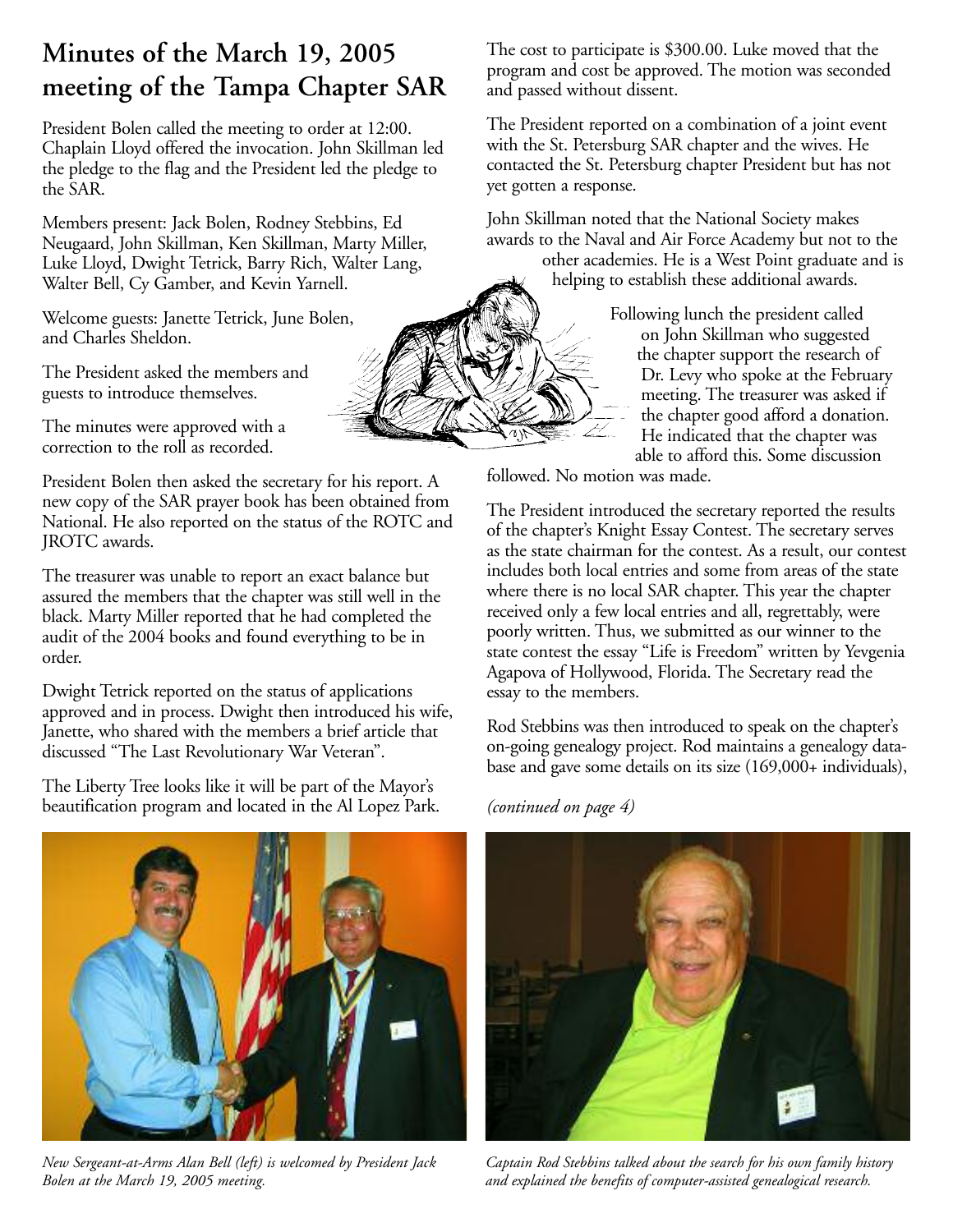*Cover Portrait: "Paul Revere" by John Singleton Copley, 1768 courtesy of The Museum of Fine Arts, Boston, MA.*

*At Left and Back Cover Inset: "The Midnight Ride of Paul Revere" by Grant Wood, 1931 courtesy of The Metropolitan Museum of Art, New York, NY.*

*Cover Article from Funk & Wagnalls® New Encyclopedia. © 2005 World Almanac Education Group. A WRC Media Company. All rights reserved.*

## **A Few Thoughts From Our President** reason one right

Good news on two counts. First, the Liberty Tree project is moving ahead and we should have a date for the ceremony by the time we meet. Second, the initial response from St. Petersburg Chapter President, Will Scott, regarding a joint dinner meeting this fall was positive. They will discuss it at their next meeting and we should know more when we meet. Dwight Tetrick is Chairman of the Liberty Tree Project and a member of the St. Petersburg chapter so, hopefully, he can give us updates on both of these projects.

Some thoughts on the Second Amendment; the first ten amendments to the Constitution, the Bill of Rights, list protection from the federal government for the following: from the establishment of a State religion, freedom of speech, freedom of the press, freedom of assembly, right to petition of redress of grievances, **right to keep and bear arms**, against quartering of soldiers in private homes, against unreasonable search and seizure of property, right to a grand jury for capital crimes, against double jeopardy of life or limb, against testifying against yourself, against taking private property without just compensation, right to a speedy and public trial by jury, right to confront witnesses against you, right to assistance of counsel, against excessive bail and against cruel or unusual punishment.

All of these rights are understood to be rights of the individual and not of a group or government. All that is except the "right to keep and bear arms." Gun control advocates insist that that one right of the twenty or so spelled out is a right of the States to have militia. The writers of the Constitution were masters of the English language and laws yet we are told that somehow they included in a long list of individual rights, for no apparent

of the States. If this argument were made against any of the other rights it would be laughable.

Others who oppose individual gun ownership say that "times have changed" and the Second Amendment is no longer viable. If so, why do they not work to amend the Constitution by repealing the outdated amendment in the same way that the prohibition was repealed?

Still others, and this is my personal favorite, say that yes an individual has the constitutional right to keep and bear arms but it is related to sports like target shooting and hunting! Why in the world would the Founding Fathers include a right to hunt in a list of such serious rights as speech and a speedy trial? Did they simply fail to include fishing tackle or were they against fishing?

"The Second Amendment secures a right of individuals generally, not a right of States or a right restricted to persons serving in militias." That's the conclusion of an exhaustive memorandum written for the U.S. Attorney General by the U.S. Department of Justice's Office of Legal Counsel and made public on the Department's website last December. The Second Amendment protects the individual right of citizens to be armed to reduce the potential of the government to become tyrannical..

Jack Bolen *President*